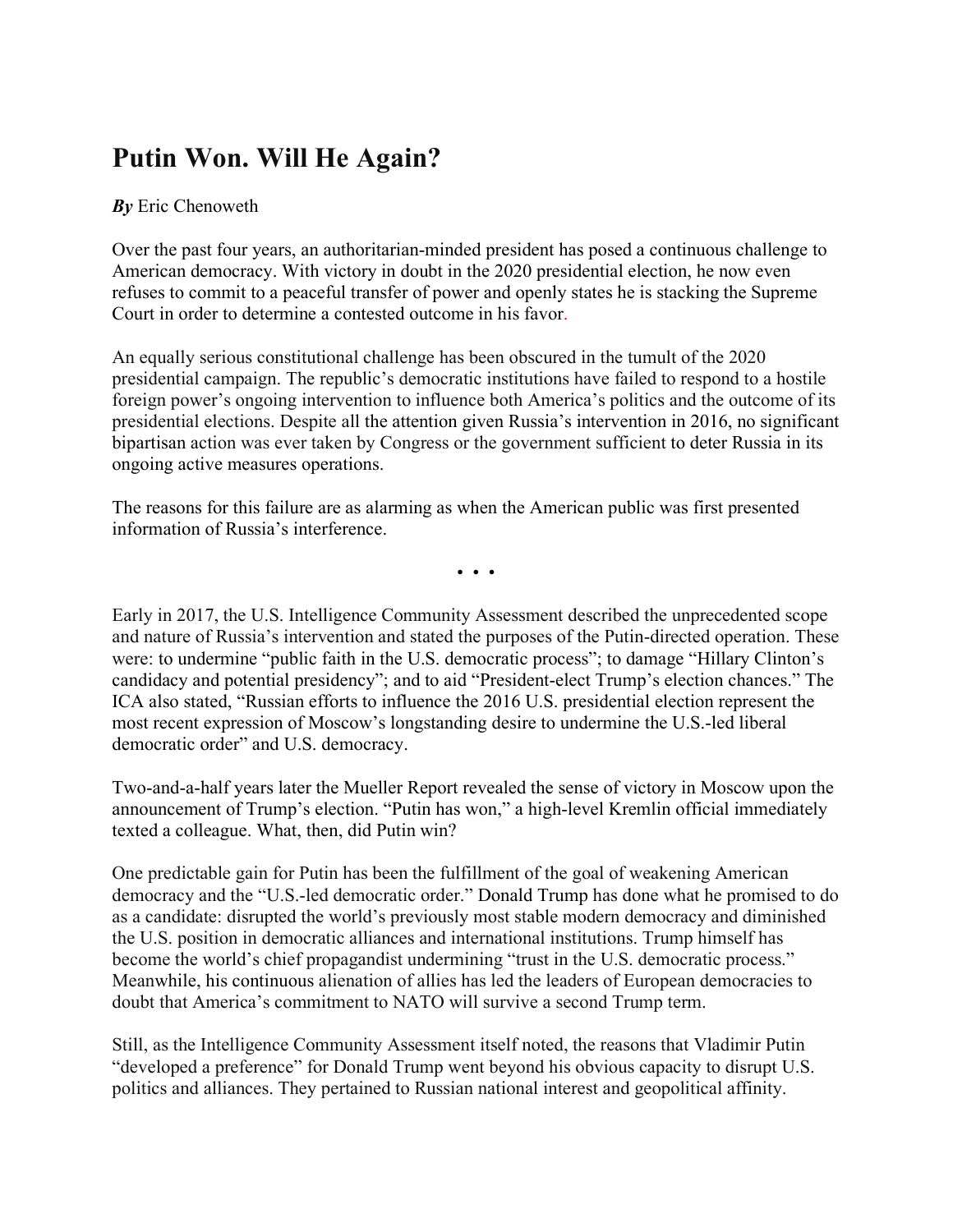Putin did not hide these reasons. As a candidate, Trump pledged to pursue (in Putin's words) "normal relations" with Russia and put an end to "American hegemony." In office, Trump has advanced those purposes and consistently pursued warm relations with Putin, disengagement from overseas commitments, and reorienting U.S. foreign policy around "America First" (and away from defending a "U.S.-led democratic order"). Putin's geopolitical vision has thus been emboldened — not deterred — as he seeks to restore Russia as a Great Power, entrench and expand Russia's imperial dominion, and deploy asymmetric warfare to undermine Putin's perceived enemies (NATO, the EU, and Western democracy generally).

Political and personal affinity was also obvious. A connective illiberal tissue links Trumpism and Putinism (national and racial chauvinism, for one). So does an authoritarian style. Putin has three governing constructs: kleptocracy (fusing state and individual wealth); a national security state (to maintain political stability); and "civilizational" ideology (defending Russian culture, faith and tradition against Islamism and Western liberalism). Trump corresponds in approach (if not yet in scale). He mixes personal and state financial interests, uses national security agencies to protect his power, and acts to safeguard American "greatness" from anti-civilizational forces, now including the purported dangers of anarchism, socialism, and "radical Democrats." Trump has openly stated his admiration for Putin's "leadership" and eagerly established "good relations" with Putin personally.

We often hear that Special Counsel Robert Mueller failed by not seeking to uncover supposed financial *kompromat* that would show Putin's "hold" on Trump as a Russian asset. But speculation of the unknown distracted from confronting the known. What the Mueller investigation revealed over two years was the core of the Trump-Putin relationship: a common pursuit in determining the occupant of the White House out of mutual interest.

• • •

Trump's and Putin's core relationship has meant that the alarming scope of Russia's intervention and the equally alarming level of Russian ties to Trump's campaign were consistently denied, covered up and — when exposed to public light — transmuted into a "hoax" by U.S. and Russian presidents, their administrations, and their propaganda arms. But what guaranteed that no significant action would ever be taken in response to Russia's influence operations in the U.S. was perhaps the most alarming of all: Republican elected leaders tied their party's fortunes to protecting the president at all costs.

As a result, it did not matter to Republicans that the Final Report of Special Counsel Robert Mueller assembled a mountain of evidence demonstrating the scale of Russia's active measures operation; or the Trump campaign's solicitation, welcoming, use and likely guiding of it; or even the illegal obstruction of an investigation into a foreign conspiracy by Trump, his associates and Russia itself.<sup>[1](#page-1-0)</sup> For Republicans, the only relevant finding was that the Special Counsel's Office

<span id="page-1-0"></span><sup>&</sup>lt;sup>1</sup> See ["A Mouse Gives Birth To A Mountain: What The Mueller Report Tells Us"](https://www.shankerinstitute.org/blog/mouse-gives-birth-mountain-what-mueller-report-tells-us) by Eric Chenoweth, Albert Shanker Blog, May 22, 2019.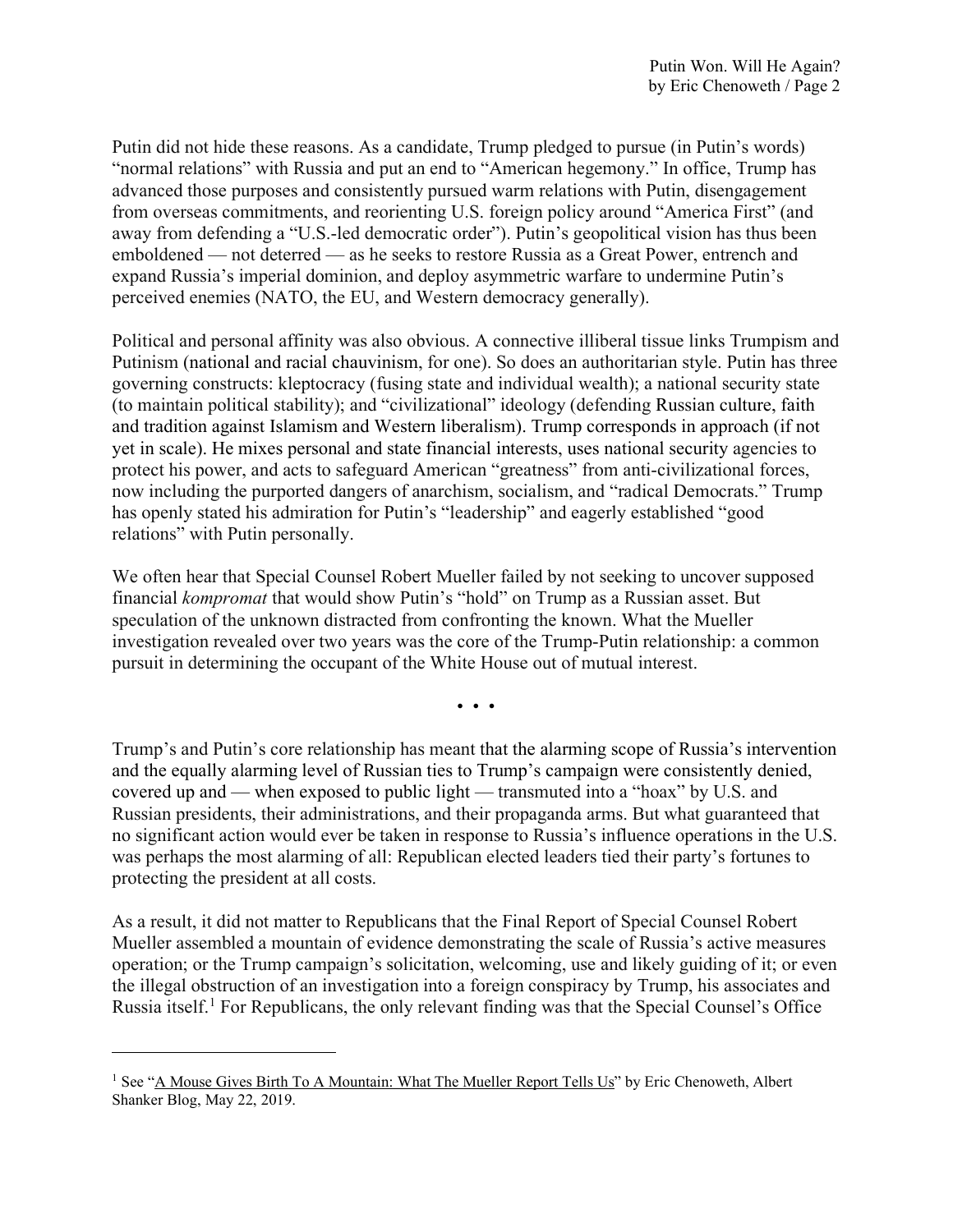did not have sufficient direct evidence to prove an actual conspiracy, or agreement, between the Russian government and members of Trump's campaign.

General news media contributed to fogging public perception with front-page banner headline stories that presented as fact the false assertions of Trump's Attorney General that the Mueller Report found "no collusion, no obstruction." Democratic leaders also contributed by deciding not to include the Mueller Report's findings in articles of impeachment relating to Trump's illegally seeking foreign help for his re-election. This implicitly made the active cover up of a Russian conspiracy to put Trump in power unimpeachable. In the end, of course, the Republican imperative to protect Trump meant that even direct proof of Trump's withholding of military assistance in order to solicit foreign help for re-election — and doing so based on Russian disinformation — was found to be an excusable use of presidential power.

Despite the slow uncovering of the full nature of Russia's election interference in 2016 including the hacking and penetration of state election infrastructure, election software companies, and political campaigns — Republican leadership prevented any comprehensive legislation to address weaknesses in U.S. electoral processes (such as requiring paper ballot backup systems or requiring software companies and state electoral systems to federally secure their web sites). The Senate Majority Leader and the Trump Administration blocked nearly all legislation in this area, even with bipartisan sponsorship, including a proposed law to make it illegal to share proprietary campaign data with foreign operatives and one requiring political campaigns to notify federal law enforcement agencies of foreign offers of election assistance.

In five reports released over the past year, the bipartisan Senate Select Committee on Intelligence (SSCI), which carried out its own nearly four-year investigation, presented another mountain of evidence of an "aggressive, multifaceted" and sophisticated attack by Russia taking advantage of racial and political divisions and vulnerabilities in our democratic system. These reports present the Russian attack as having a clear impact on the 2016 election. Further, the fifth report's counter-intelligence findings affirmed that the Trump campaign's chairman and deputy chairman — who enriched themselves over ten years aiding Russian state objectives — gave the military intelligence officer assigned to them internal polling data and strategy needed for a foreign effort to aid the campaign. Despite the SSCI carrying out the investigation and issuing the reports on a bipartisan basis, Republican members of the SSCI again transmuted facts in a separate declaration. According to the Republicans, the SSCI's findings, including that the Russian state had penetrated a U.S. presidential campaign at the highest level, demonstrated "no collusion."

Such obfuscation for Trump and Putin has not only impeded bipartisan legislative action against foreign interference in U.S. elections, it has also made the Republican Party an effective part of Russia's active measures to influence American politics and aid Trump's re-election. Since the SSCI issued its final report in August, for example, Republican leaders and Trump-appointed intelligence officials have collaborated to misdirect the American public about the nature and scale of Russian interference in the 2020 election as well as to facilitate the dissemination of Russian disinformation that delegitimizes the Mueller investigation, denigrates the president's election opponent, and raises doubts about the integrity of the election process. Trump-Republican propaganda is now indistinguishable from Russian disinformation (and vice versa).